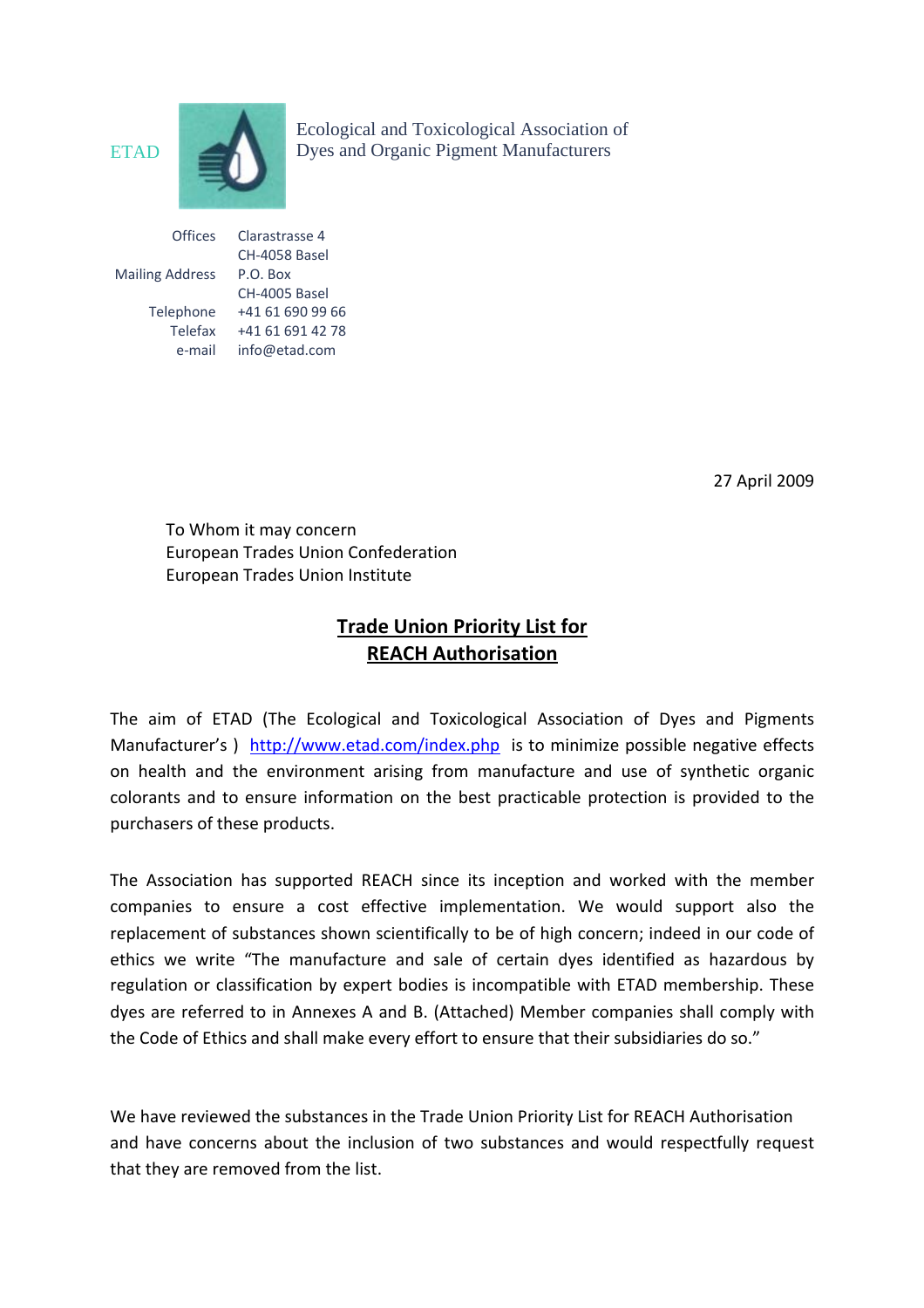The two substances of concern are

### **CAS: 3520‐72‐7**

4,4'‐[(3,3'‐dichloro[1,1'‐biphenyl]‐4,4'‐diyl)bis(azo)]bis[2,4‐dihydro‐5‐methyl‐2‐phenyl‐3H‐ pyrazol-3-one] commonly referred to according it's Colour Index Generic name as C.I. Pigment Orange 13

and

## **CAS : 5468‐75‐7**

2,2'‐[(3,3'‐dichloro[1,1'‐biphenyl]‐4,4'‐diyl)bis(azo)]bis[N‐(2‐methylphenyl)‐3‐oxobutyramide] commonly referred to according to its Colour Index Generic name as C.I. Pigment Yellow 14

The reason for inclusion in both cases is that they are classified as possible Carcinogens IARC  $2A$ .

The data source used to document the Trade Union list was the RISCTOX database (<http://www.istas.net/risctox/>) which they write contains information on more than 100,000 chemicals. We have also been into this data base to look at the information present on these two substances.

Pigment Orange 13 (CAS: 3520‐72‐7) [http://www.istas.net/risctox/dn\\_risctox\\_ficha\\_sustancia.asp?id\\_sustancia=959138](http://www.istas.net/risctox/dn_risctox_ficha_sustancia.asp?id_sustancia=959138)

Pigment Yellow 14 (CAS: 5468‐75‐7) [http://www.istas.net/risctox/dn\\_risctox\\_ficha\\_sustancia.asp?id\\_sustancia=959139](http://www.istas.net/risctox/dn_risctox_ficha_sustancia.asp?id_sustancia=959139)

In both cases we see that they are assigned to Group 2A based on supplement 7 from 1987. Viz:

Grupo: 2A Volumen: (SUPL. 7; 1987) Notas: (NB: TODA LA EVALUACIÓN AUMENTADA DE 2B A 1 CON LA AYUDA DE LA EVIDENCIA DE OTROS DATOS RELEVANTES DE LA EVALUACIÓN DE CARCENOGENEICIDAD Y SUS MECANISMOS)

**We have reviewed the IARC data base and can find no information or publication referring to these pigments.** On the IARC website it is mentioned that the Suppl. 7 is superseded by Vol. 99. The Vol 99 has not been published yet.

Supplement 7 (<http://monographs.iarc.fr/ENG/Monographs/suppl7/suppl7.pdf> ) from 1987 contains a section about BENZIDINE‐BASED DYES (Group 2A):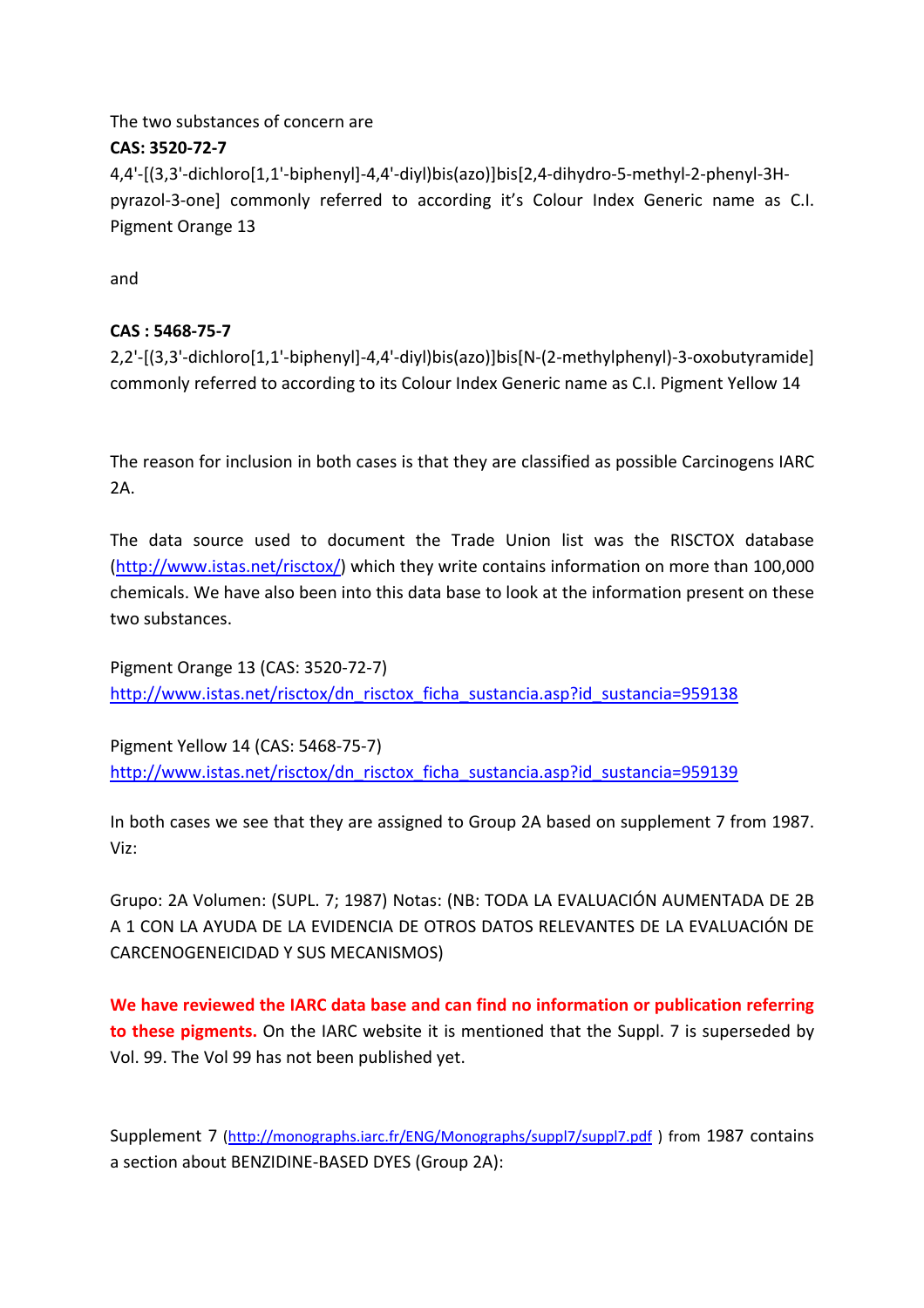### " A. Evidence for carcinogenicity to humans (inadequate for benzidine‐based dyes)

The epidemiological data were inadequate to evaluate the carcinogenicity of three benzidine‐based dyes, Direct Black 38, Direct Blue 6 and Direct Brown 95, to humans. However, a study of silk dyers and painters who had had multiple exposure to benzidine‐based and other dyes indicated that those exposures were strongly associated with the occurrence of bladder cancer [ref: 1].

## B. Evidence for carcinogenicity to animals (sufficient for technical‐grade Direct Black 38, technical‐grade Direct Blue 6 and technical‐grade Direct Brown 95)

Direct Black 38 was tested for carcinogenicity in mice by administration in drinking‐ water, producing liver and mammary tumours. Commercial Direct Black 38 produced hepatocellular carcinomas within 13 weeks after administration in the diet to rats and small numbers of carcinomas in the urinary bladder, liver and colon after administration to rats in drinking‐water [ref: 1].

In a single study, commercial Direct Blue 6 produced hepatocellular carcinomas in rats within 13 weeks after its oral administration.

Commercial Direct Brown 95 produced neoplastic nodules in the livers of 4/8 female rats and a hepatocellular carcinoma in one, after its oral administration in a single study terminated after 13 weeks. The finding of preneoplastic lesions after such a short exposure prior indicates a carcinogenic effect similar to that of Direct Black 38 and Direct Blue 6 [ref: 1].

#### **Overall evaluation**

Benzidine‐based dyes are *probably carcinogenic to humans (Group 2A)*.

Three benzidene‐based dyes are mentioned viz: Direct Black 38, Direct Blue 6 and Direct Brown 95.

However the two substances at issue here are pigments and are based on 3,3'‐ Dichlorobenzidene.

Pigments and dyestuffs are quite different classes, while according to DIN they are both classified as colorants, dyestuffs are essentially soluble in the application media while pigments are insoluble and exist as a final divided crystalline particle. This is a critical difference which explains the lack of bioavailability of pigments vis-a-vis dyestuffs. Indeed the marketing and use directive (DIRECTIVE 2002/61/EC OF THE EUROPEAN PARLIAMENT AND OF THE COUNCIL of 19 July 2002 amending for the nineteenth time Council Directive 76/769/EEC relating to restrictions on the marketing and use of certain dangerous substances and preparations (azocolourants) in the Annex specifically restricts its application to azo dyes."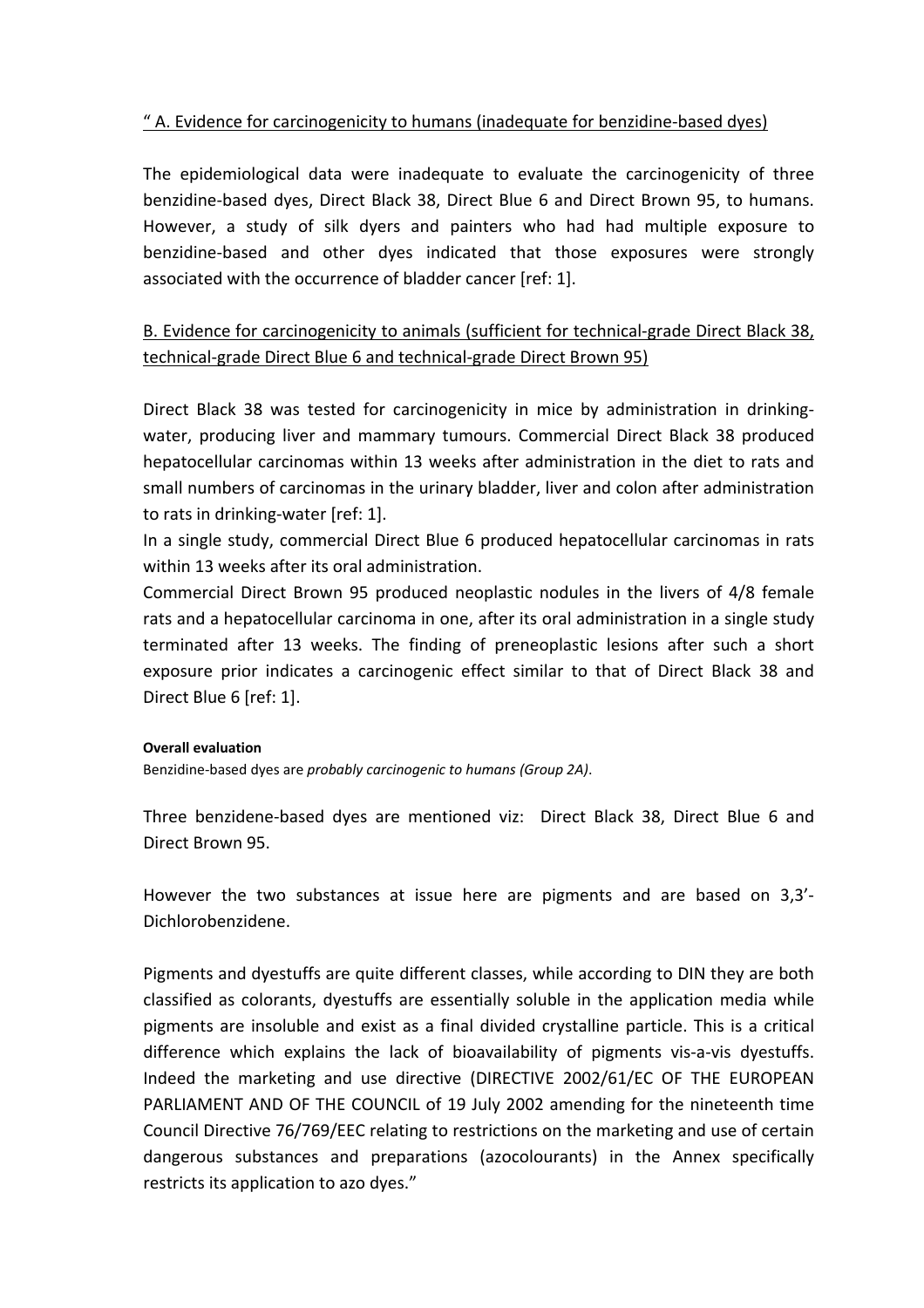As mentioned in the preamble ETAD believes that any possible negative effects on health and the environment should be minimized if necessary by restricting the manufacture and marketing of certain substances. However we also believe that all such decisions should be based on sound science.

**As both these substances are not on the IARC list and additionally we do not see any sound scientific reasons for their inclusion in the Trades Union priority listing we would respectfully request that they be removed.** 

**Dr. W. Hofherr Dr. S. Lawrence Acting Executive Director ETAD Senior Consultant ETAD**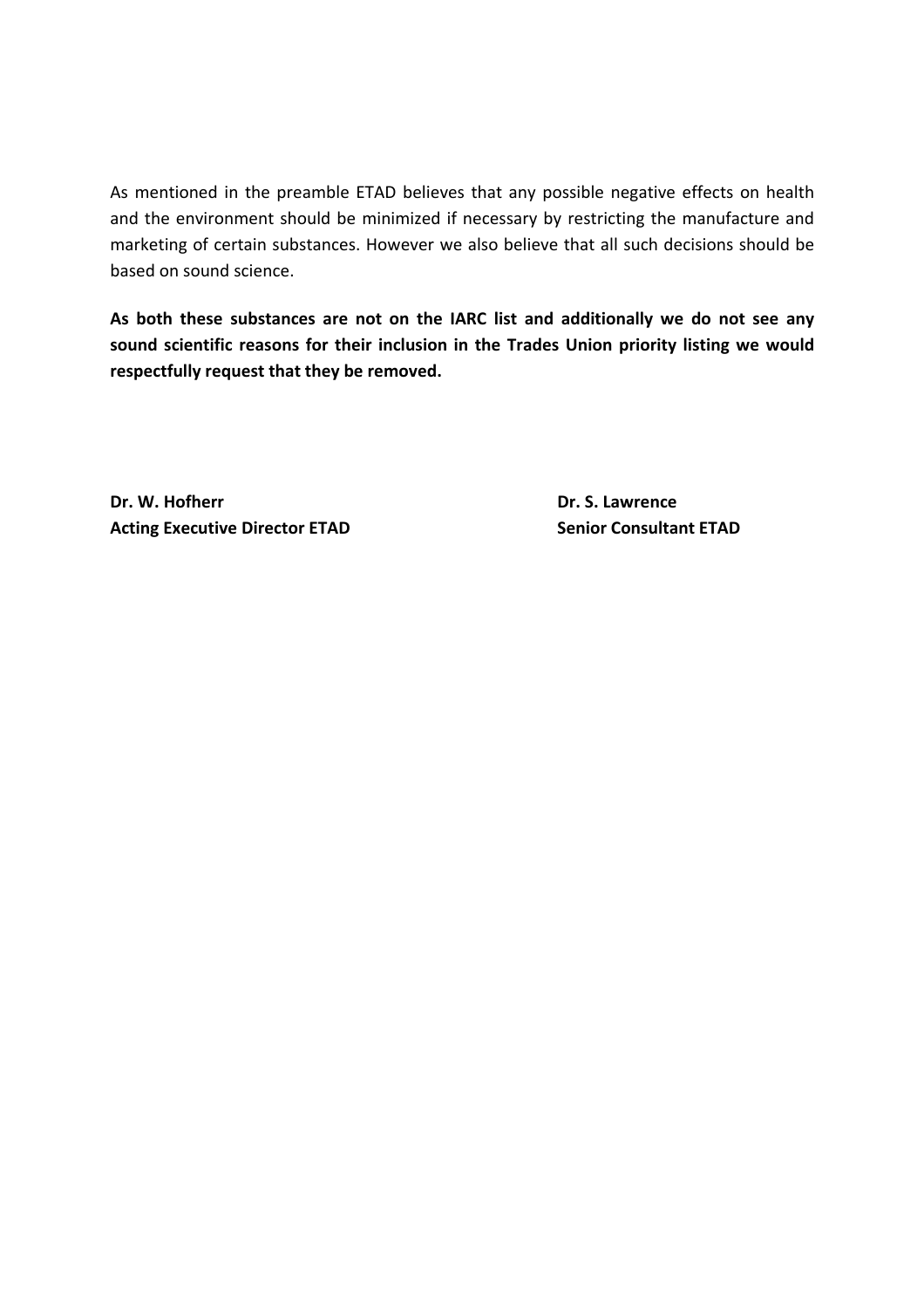#### **Annex A**

Azo dyes or preparations of azo dyes used in consumer applications, which contain, or release by reductive cleavage of azo bonds, more than 0.1 % of any of the following amines

| CAS-No.        | <b>Name</b>                         | EU (Annex I)             | <b>MAK III</b> |
|----------------|-------------------------------------|--------------------------|----------------|
|                |                                     |                          |                |
| $60 - 09 - 3$  | 4-Aminoazobenzene                   | Cat. 2                   |                |
| 90-04-0        | o-Anisidine                         | Cat. 2                   | Cat. 2         |
| 91-59-8        | 2-Naphthylamine                     | Cat. 1                   | Cat. 1         |
| 91-94-1        | 3,3'-Dichlorobenzidine              | Cat. 2                   | Cat. 2         |
| $92 - 67 - 1$  | 4-Aminobiphenyl                     | Cat. 1                   | Cat. 1         |
| 92-87-5        | Benzidine                           | Cat. 1                   | Cat. 1         |
| 95-53-4        | o-Toluidine                         | Cat. 2                   | Cat. 2         |
| $95-69-2$      | 4-Chlor-o-toluidine                 |                          | Cat. 1         |
| 95-80-7        | 4-Methyl-1,3-phenylenediamine       | Cat. 2                   | Cat. 2         |
| 97-56-3        | o-Aminoazotoluene                   | Cat. 2                   | Cat. 2         |
| 99-55-8        | 5-Nitro-o-toluidine                 | $-$                      | Cat. 2         |
| $101 - 14 - 4$ | 4,4'-Methylene-bis-(2-chloraniline) | Cat. 2                   | Cat. 2         |
| 101-77-9       | 4,4'-Methylenedianiline             | Cat. 2                   | Cat. 2         |
| 101-80-4       | 4,4'-Oxydianiline                   | $\overline{\phantom{m}}$ | Cat. 2         |
| 106-47-8       | 4-Chloroaniline                     | Cat. 2                   | Cat. 2         |
| 119-90-4       | 3,3'-Dimethoxybenzidine             | Cat. 2                   | Cat. 2         |
| 119-93-7       | 3,3'-Dimethylbenzidine              | Cat. 2                   | Cat. 2         |
| 120-71-8       | p-Cresidine                         | $-$                      | Cat. 2         |
| 137-17-7       | 2,4,5-Trimethylaniline              | $-$                      | Cat. 2         |
| 139-65-1       | 4,4'-Thiodianiline                  | --                       | Cat. 2         |
| 615-05-4       | 4-Methoxy-m-phenylenediamine        | --                       | Cat. 2         |
| 838-88-0       | 4,4'-Methylenedi-o-toluidine        | Cat. 2                   | Cat. 2         |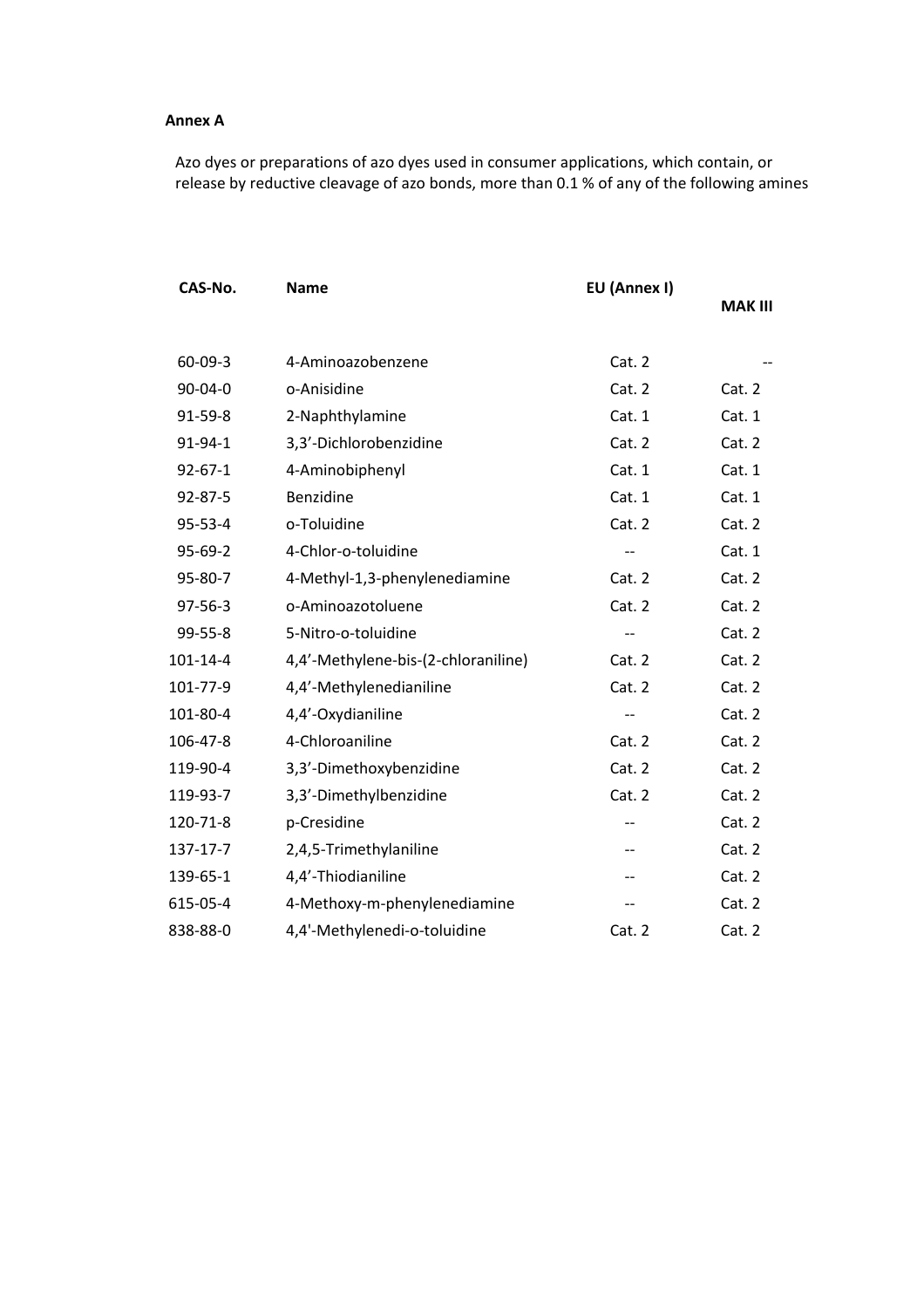#### **Annex B**

Individual Dyestuffs

| CAS-No.          | <b>C.I. No.</b> | C.I. Name        | EU (Annex I) | <b>MAK III</b> | <b>IARC</b> |
|------------------|-----------------|------------------|--------------|----------------|-------------|
| 569-61-9         | 42500           | Basic Red 9      | Cat.2        | --             | Group 2b    |
| $3761 - 53$<br>3 | 16150           | Acid Red 26      | --           |                | Group 2b    |
| $60-11-7$        | 11020           | Solvent Yellow 2 | --           | --             | Group 2b    |
| 6358-53-<br>8    | 12156           | Solvent Red 80   | --           | --             | Group 2b    |